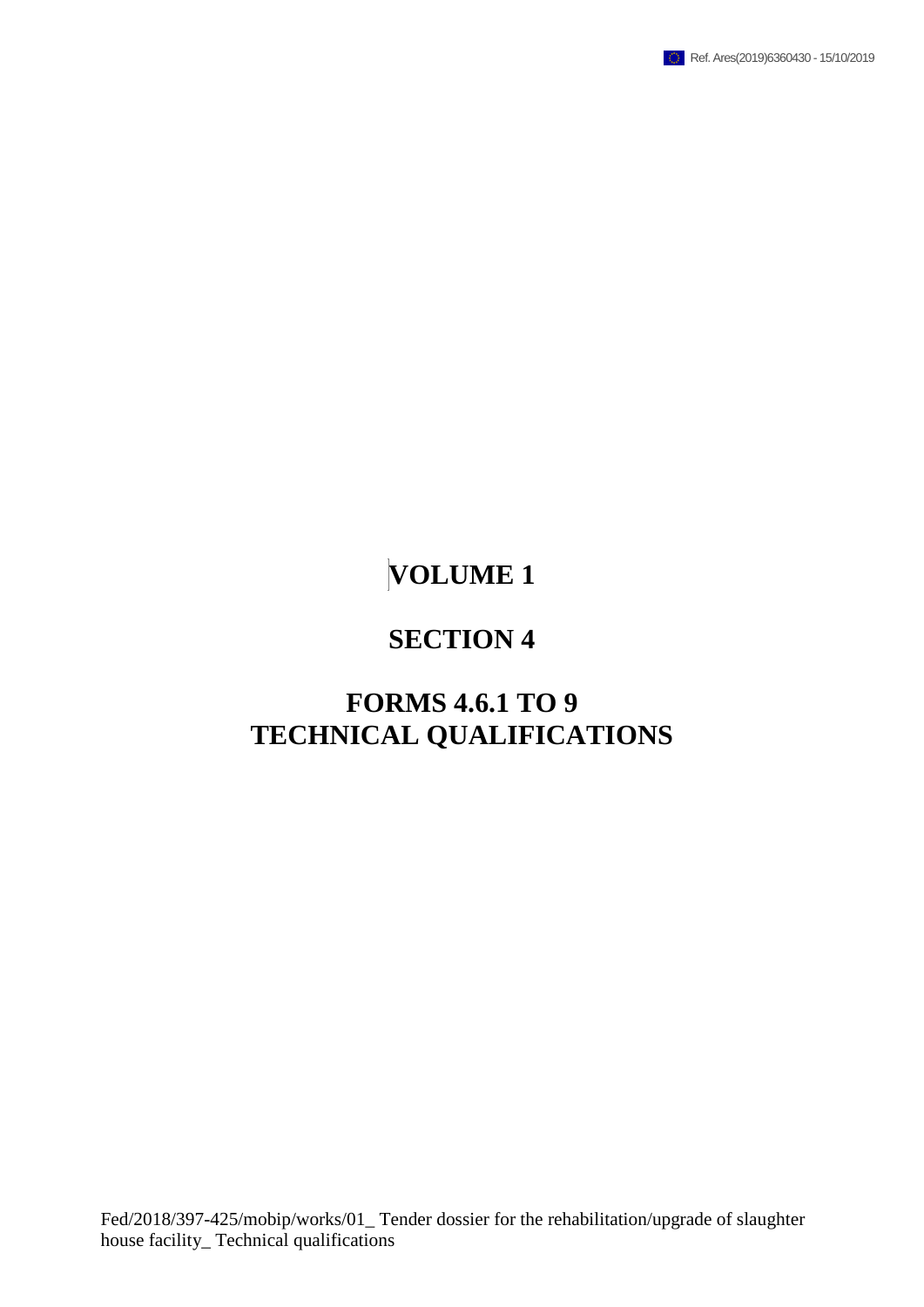#### **SECTION 4**

## **FORM 4.6.1.1 OVERVIEW OF THE TENDERER'S STAFF**

#### i - Overview

|      | $a -$ | Directors and management                                     | . |
|------|-------|--------------------------------------------------------------|---|
|      | $b$   | Administrative staff                                         |   |
|      | $c -$ | <b>Technical</b> staff                                       |   |
|      |       | - Engineers                                                  | . |
|      |       | - Surveyors                                                  |   |
|      |       | - Foremen                                                    |   |
|      |       | - Mechanics                                                  |   |
|      |       | - Technicians                                                | . |
|      |       | - Machine operators                                          |   |
|      |       | - Drivers                                                    | . |
|      |       | - Other skilled staff                                        |   |
|      |       | - Labourers and unskilled staff                              |   |
|      |       |                                                              |   |
|      |       | Total                                                        |   |
|      |       |                                                              |   |
| ii - |       | Site operatives to be employed on the contract (if relevant) |   |
|      | $a -$ | Site management                                              |   |
|      | $h -$ | Administrative staff                                         | . |
|      | $c -$ | <b>Technical</b> staff                                       | . |
|      |       | - Engineers                                                  |   |
|      |       | - Surveyors                                                  |   |
|      |       | - Foremen                                                    |   |
|      |       | - Mechanics                                                  |   |
|      |       | - Technicians                                                |   |
|      |       | - Machine operators                                          | . |
|      |       | - Drivers                                                    |   |
|      |       | - Other skilled staff                                        |   |
|      |       | - Labourers and unskilled staff                              |   |
|      |       |                                                              | . |
|      |       |                                                              |   |
|      |       | Total                                                        |   |
|      |       |                                                              |   |

Signature .................................................... (*person(s) authorised to sign on behalf of the tenderer*)

Date ............................................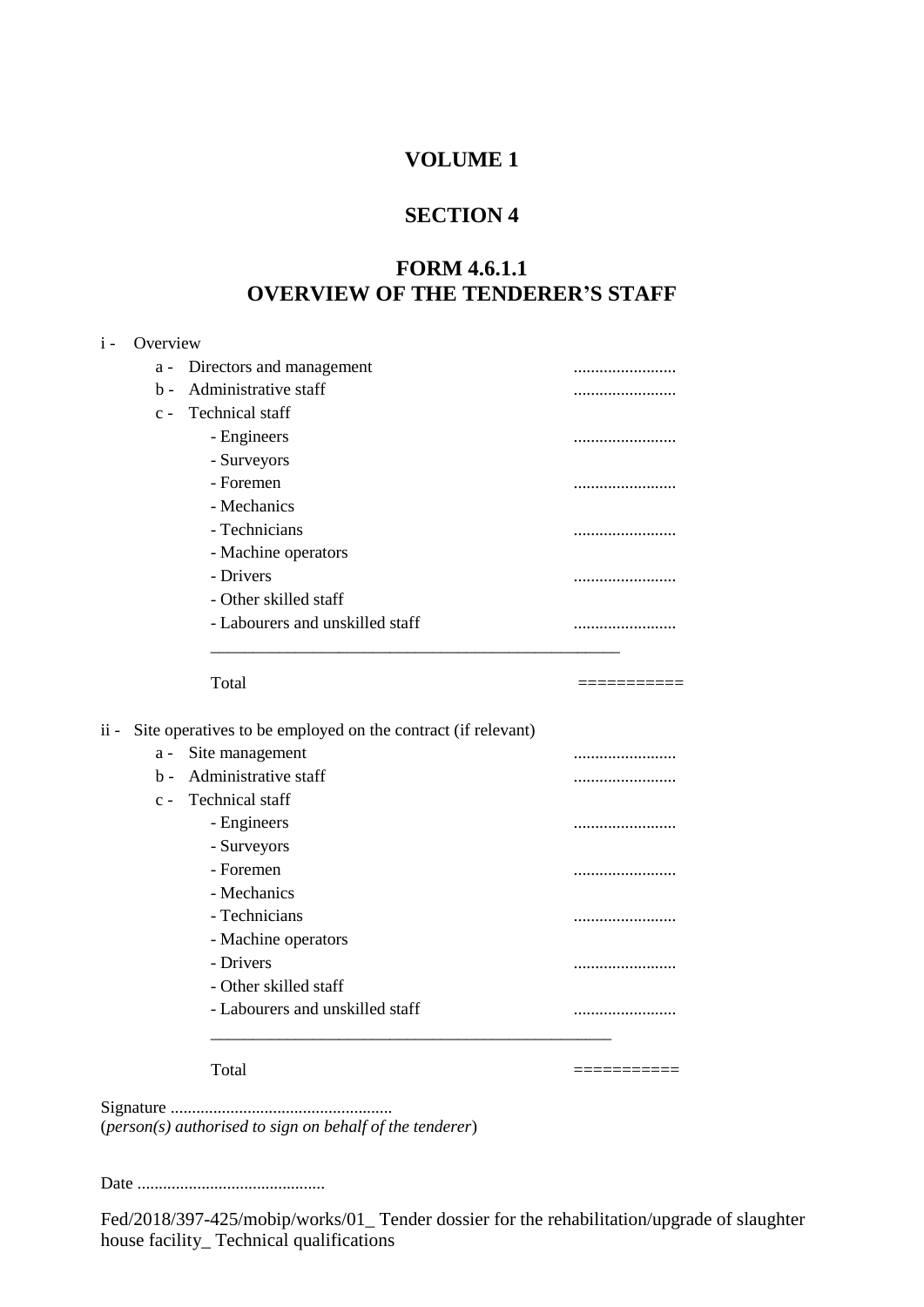#### **SECTION 4**

# **FORM 4.6.1.2 STAFF TO BE EMPLOYED ON THE CONTRACT**

| <b>Position/Name</b>                         | <b>Nationality</b> | Age | <b>Education</b> | <b>Years of</b><br>experience (with<br>the company/in<br>construction) | Major works for<br>which responsible<br>(project/value) | <b>Employed by (in</b><br>case of a joint<br>tender, indicate the<br>name of the<br>consortium<br>member employing<br>the staff) |
|----------------------------------------------|--------------------|-----|------------------|------------------------------------------------------------------------|---------------------------------------------------------|----------------------------------------------------------------------------------------------------------------------------------|
|                                              |                    |     |                  |                                                                        |                                                         |                                                                                                                                  |
|                                              |                    |     |                  |                                                                        |                                                         |                                                                                                                                  |
|                                              |                    |     |                  |                                                                        |                                                         |                                                                                                                                  |
|                                              |                    |     |                  |                                                                        |                                                         |                                                                                                                                  |
| <b>Quality control</b><br><br>               |                    |     |                  |                                                                        |                                                         |                                                                                                                                  |
|                                              |                    |     |                  |                                                                        |                                                         |                                                                                                                                  |
| <b>Others</b><br>responsible for<br><br>     |                    |     |                  |                                                                        |                                                         |                                                                                                                                  |
|                                              |                    |     |                  |                                                                        |                                                         |                                                                                                                                  |
| <b>Others</b><br>responsible for<br><br><br> |                    |     |                  |                                                                        |                                                         |                                                                                                                                  |

Signature ......................................................

(*person(s) authorised to sign on behalf of the tenderer*)

Date.........................................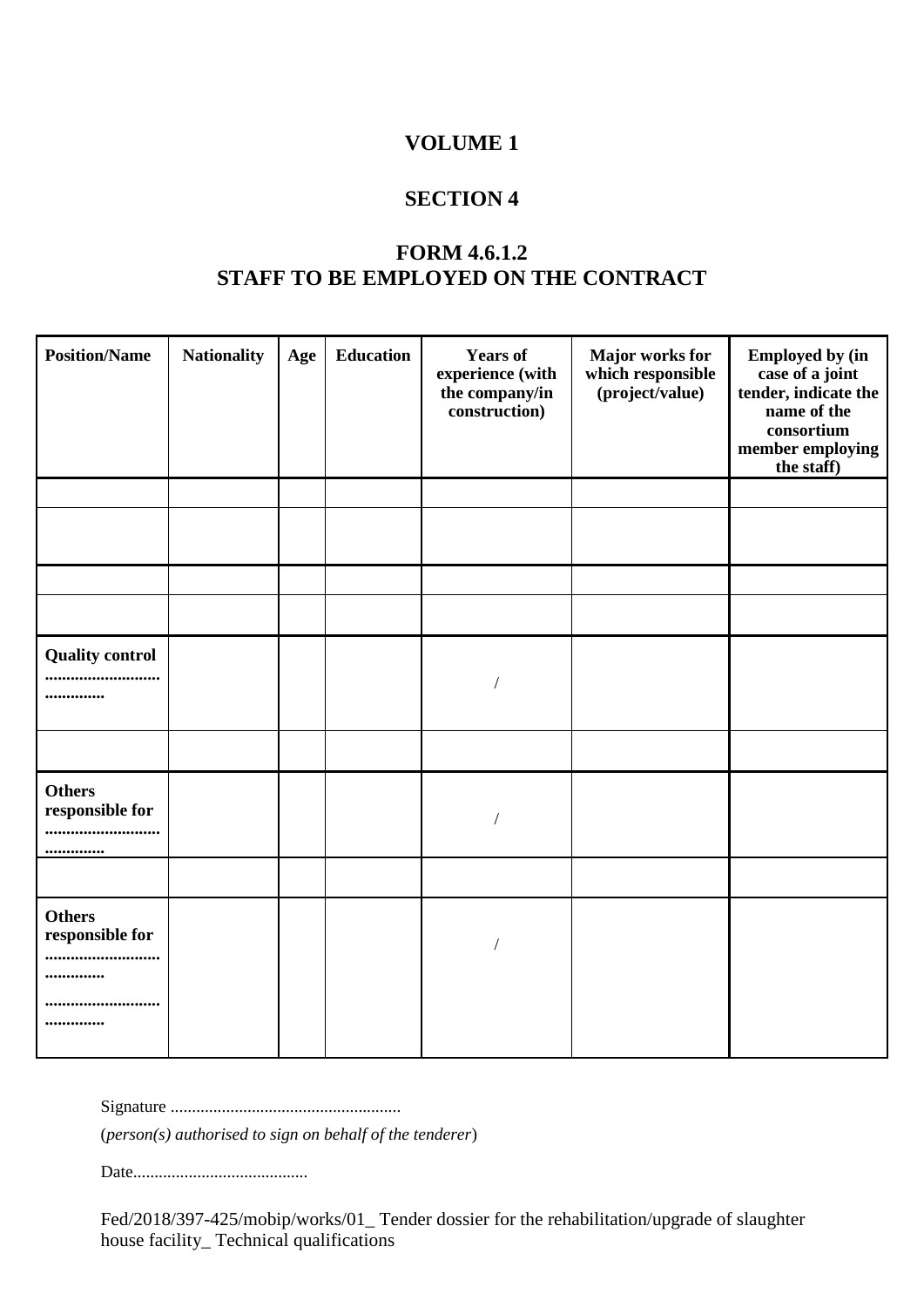# **SECTION 4**

## **FORM 4.6.1.3 PROFESSIONAL EXPERIENCE OF KEY STAFF**

#### **CURRICULUM VITAE**

(maximum 3 pages + 3 pages of annexes)

Proposed position in the contract:

- 1. Surname:<br>2 Name:
- 2. Name:<br>3. Date an
- Date and place of birth:
- 4. Nationality:
- 5. Civil status:
- Address (phone/fax/e-mail): 6. Education:

| U.<br>Luucation.         |  |
|--------------------------|--|
| <b>Institutions:</b>     |  |
| Date:                    |  |
| From (month/year)        |  |
| To (month/year)          |  |
| Degree or qualification: |  |

7. Language skills

Indicate on a scale of A1 to C2 (from A1 (beginner) to C2 (proficient)<sup>1</sup>:

| Language | Level                | <b>Passive</b> | <b>Spoken</b> | Written |
|----------|----------------------|----------------|---------------|---------|
|          | <b>Mother tongue</b> |                |               |         |
|          |                      |                |               |         |
|          |                      |                |               |         |
|          |                      |                |               |         |
|          |                      |                |               |         |

- 8. Membership of professional bodies:
- 9. Other skills (e.g. computer literacy):
- 10. Current position:
- 11. Years of professional experience:
- 12. Key qualifications:

 $\overline{a}$ 

13. Specific experience in developing countries:

| Country | Date: from (month/year) to<br>(month/year) | Name and brief description of<br>the project |
|---------|--------------------------------------------|----------------------------------------------|
|         |                                            |                                              |
|         |                                            |                                              |
|         |                                            |                                              |
|         |                                            |                                              |

<sup>1</sup> Levels are based on the Common European Framework of Reference for Languages. See: [https://www.coe.int/en/web/common-european-framework-reference-languages/table-1-cefr-3.3-common-](https://www.coe.int/en/web/common-european-framework-reference-languages/table-1-cefr-3.3-common-reference-levels-global-scale)

[reference-levels-global-scale.](https://www.coe.int/en/web/common-european-framework-reference-languages/table-1-cefr-3.3-common-reference-levels-global-scale) The linguistic competencies are to be demonstrated by certificate or by past relevant experience.

Fed/2018/397-425/mobip/works/01\_ Tender dossier for the rehabilitation/upgrade of slaughter house facility\_ Technical qualifications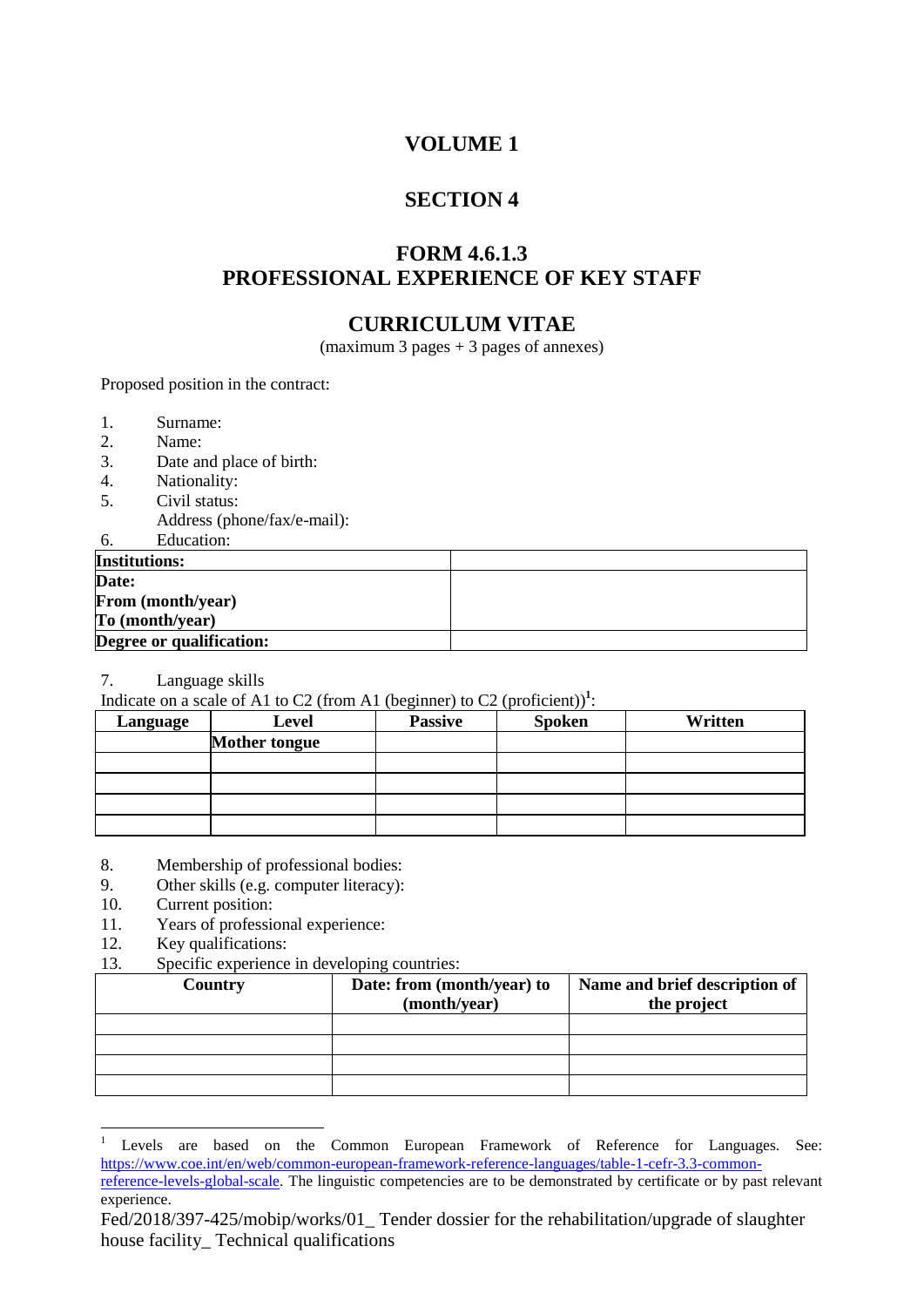#### 14. Professional experience:

| Date: from (month/year) to (month/year) |  |
|-----------------------------------------|--|
| <b>Place</b>                            |  |
| Company/organisation                    |  |
| Position                                |  |
| Job description                         |  |

15. Others:

15a. Publications and seminars:<br>15b. References:

References:

Signature ............................................

(*person(s) authorised to sign on behalf of the tenderer*)

Date...........................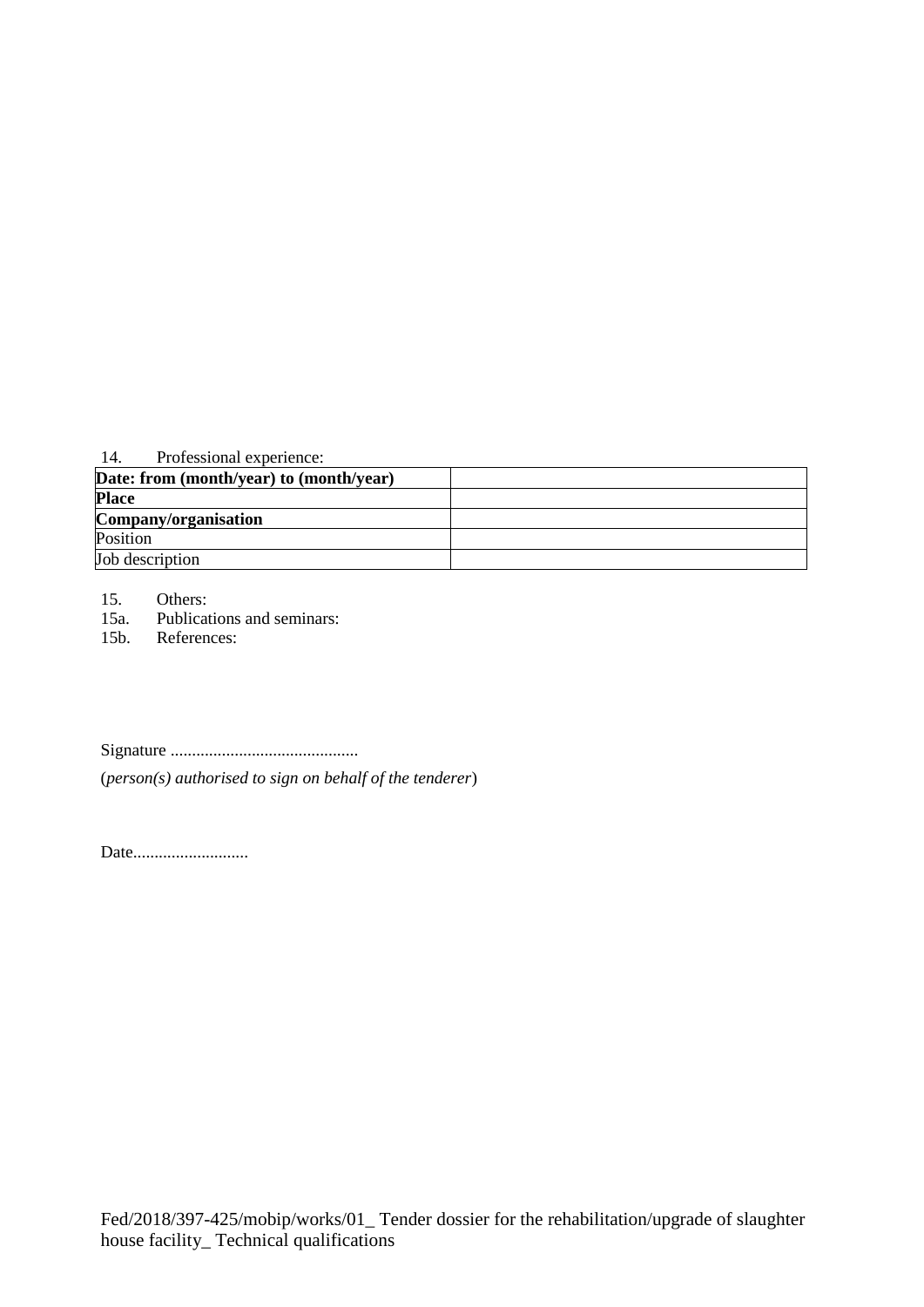# **SECTION 4**

# **FORM 4.6.2 PLANT**

Plant proposed and available for implementation of the contract<sup>2</sup>

|                  | <b>DESCRIPTION</b><br>(type/make/model) | Power/<br>capacity | No of<br>units | Age<br>(years) | Owned (O)<br>or hired<br>$(H)/$ and<br>percentage<br><b>of</b><br>ownership | Origin<br>(country) | <b>Current</b><br>approximate<br>value in euro<br>or national<br>currency | Proposed by<br>(in case of a<br>joint tender,<br>indicate the<br>name of the<br>consortium<br>member<br>proposing the<br>plant) |
|------------------|-----------------------------------------|--------------------|----------------|----------------|-----------------------------------------------------------------------------|---------------------|---------------------------------------------------------------------------|---------------------------------------------------------------------------------------------------------------------------------|
| $\boldsymbol{A}$ | <b>CONSTRUCTION</b><br><b>PLANT</b>     |                    |                |                |                                                                             |                     |                                                                           |                                                                                                                                 |
|                  |                                         |                    |                |                |                                                                             |                     |                                                                           |                                                                                                                                 |
|                  |                                         |                    |                |                |                                                                             |                     |                                                                           |                                                                                                                                 |
|                  |                                         |                    |                |                |                                                                             |                     |                                                                           |                                                                                                                                 |
|                  |                                         |                    |                |                |                                                                             |                     |                                                                           |                                                                                                                                 |
|                  |                                         |                    |                |                |                                                                             |                     |                                                                           |                                                                                                                                 |
|                  |                                         |                    |                |                |                                                                             |                     |                                                                           |                                                                                                                                 |
|                  |                                         |                    |                |                |                                                                             |                     |                                                                           |                                                                                                                                 |
|                  |                                         |                    |                |                |                                                                             |                     |                                                                           |                                                                                                                                 |
|                  |                                         |                    |                |                |                                                                             |                     |                                                                           |                                                                                                                                 |
|                  |                                         |                    |                |                |                                                                             |                     |                                                                           |                                                                                                                                 |
|                  |                                         |                    |                |                |                                                                             |                     |                                                                           |                                                                                                                                 |
|                  |                                         |                    |                |                |                                                                             |                     |                                                                           |                                                                                                                                 |
|                  |                                         |                    |                |                |                                                                             |                     |                                                                           |                                                                                                                                 |
|                  |                                         |                    |                |                |                                                                             |                     |                                                                           |                                                                                                                                 |
|                  |                                         |                    |                |                |                                                                             |                     |                                                                           |                                                                                                                                 |
|                  |                                         |                    |                |                |                                                                             |                     |                                                                           |                                                                                                                                 |

 $\overline{a}$ 

 $2^2$  Not all the plant owned by the company.

Fed/2018/397-425/mobip/works/01\_ Tender dossier for the rehabilitation/upgrade of slaughter house facility\_ Technical qualifications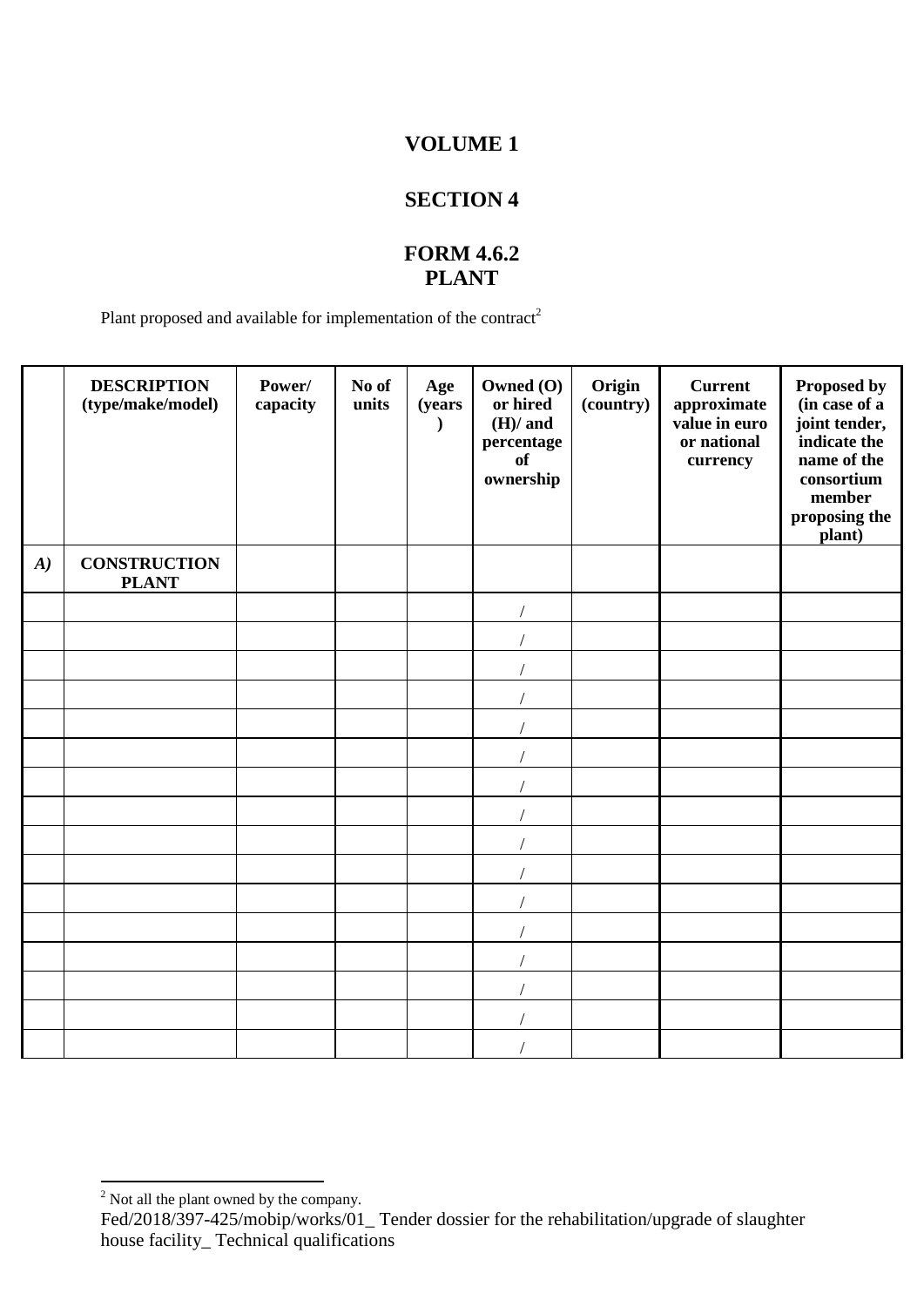|               | <b>DESCRIPTION</b><br>(type/make/model) | Power/<br>capacity | No of<br>units | Age<br>(years) | Owned (O)<br>or hired $(H)/$<br>and<br>percentage of<br>ownership | Origin<br>(country) | Current<br>approximate<br>value in euro<br>or national<br>currency |
|---------------|-----------------------------------------|--------------------|----------------|----------------|-------------------------------------------------------------------|---------------------|--------------------------------------------------------------------|
| B)            | <b>VEHICLES AND</b><br><b>TRUCKS</b>    |                    |                |                |                                                                   |                     |                                                                    |
|               |                                         |                    |                |                |                                                                   |                     |                                                                    |
|               |                                         |                    |                |                |                                                                   |                     |                                                                    |
|               |                                         |                    |                |                |                                                                   |                     |                                                                    |
|               |                                         |                    |                |                |                                                                   |                     |                                                                    |
|               |                                         |                    |                |                |                                                                   |                     |                                                                    |
| $\mathcal{C}$ | <b>OTHER PLANT</b>                      |                    |                |                |                                                                   |                     |                                                                    |
|               |                                         |                    |                |                |                                                                   |                     |                                                                    |
|               |                                         |                    |                |                |                                                                   |                     |                                                                    |
|               |                                         |                    |                |                |                                                                   |                     |                                                                    |
|               |                                         |                    |                |                |                                                                   |                     |                                                                    |
|               |                                         |                    |                |                |                                                                   |                     |                                                                    |
|               |                                         |                    |                |                |                                                                   |                     |                                                                    |
|               |                                         |                    |                |                |                                                                   |                     |                                                                    |
|               |                                         |                    |                |                |                                                                   |                     |                                                                    |
|               |                                         |                    |                |                |                                                                   |                     |                                                                    |
|               |                                         |                    |                |                |                                                                   |                     |                                                                    |
|               |                                         |                    |                |                |                                                                   |                     |                                                                    |
|               |                                         |                    |                |                |                                                                   |                     |                                                                    |
|               |                                         |                    |                |                |                                                                   |                     |                                                                    |
|               |                                         |                    |                |                |                                                                   |                     |                                                                    |

Signature ...........................................................

(*person(s) authorised to sign on behalf of the tenderer*)

Date................................................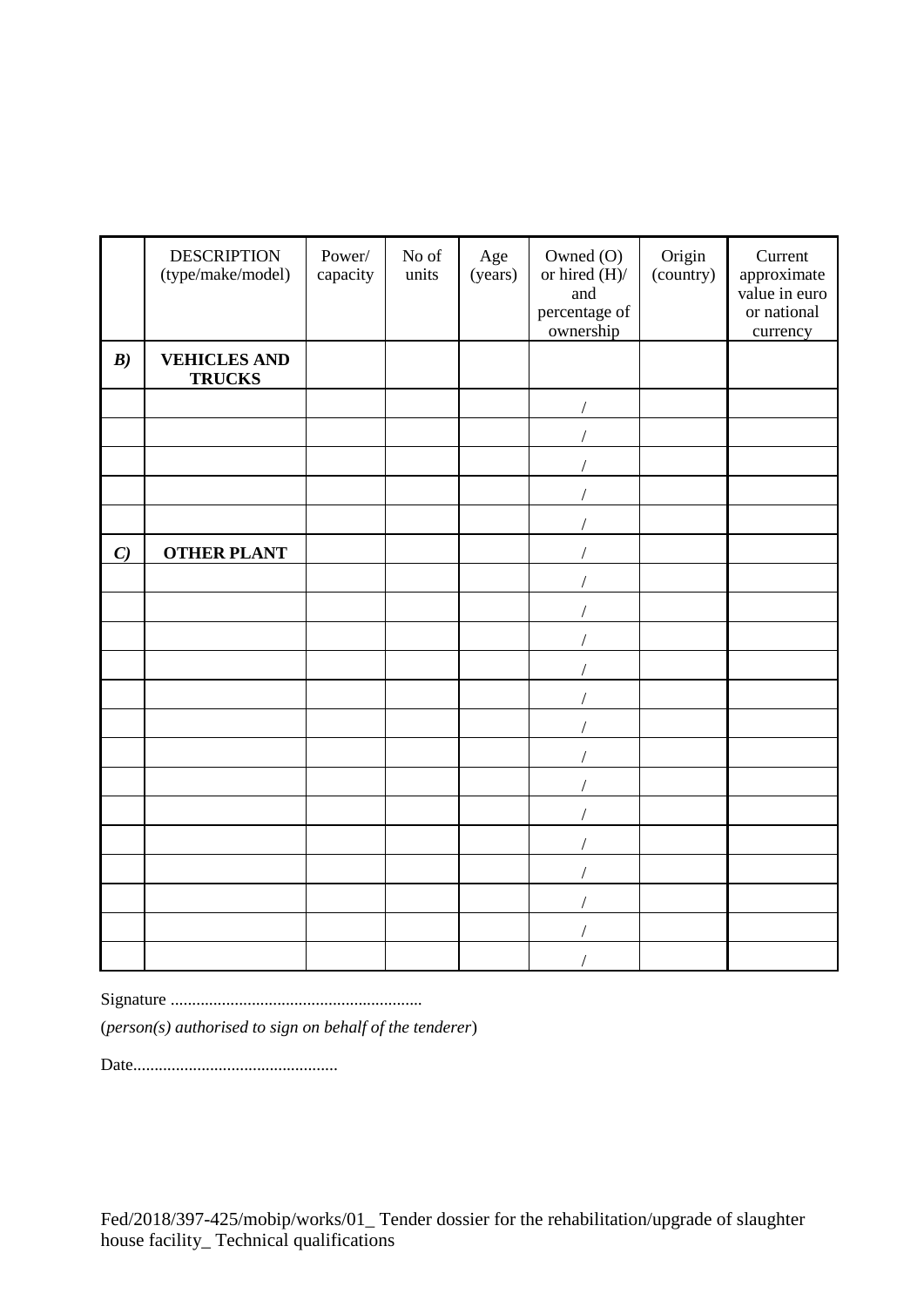#### **SECTION 4**

# **FORM 4.6.3 WORK PLAN AND PROGRAMME**

- 4.6.3.1 State the proposed location of your main office on the site, stations (steel/concrete/asphalt structures), warehouses, laboratories, accommodation, etc. (sketches to be attached as required).
- 4.6.3.2 Give a brief outline of your programme for completing the works in accordance with the required method of construction and stated time of completion.
- 4.6.3.3 Attach a critical milestone bar chart (schedule of execution) representing the construction programme and detailing relevant activities, dates, allocation of labour and plant resources, etc.
- 4.6.3.4 If the tenderer plans to subcontract part of the works, he must provide the following details:

| <b>Work intended</b><br>to be<br>subcontracted | <b>Name and details</b><br>of subcontractors | <b>Value of</b><br>subcontracting as<br>percentage of the<br>total cost of the<br>project | <b>Experience in</b><br>similar work<br>(details to be<br>specified) |
|------------------------------------------------|----------------------------------------------|-------------------------------------------------------------------------------------------|----------------------------------------------------------------------|
|                                                |                                              |                                                                                           |                                                                      |
|                                                |                                              |                                                                                           |                                                                      |
|                                                |                                              |                                                                                           |                                                                      |
|                                                |                                              |                                                                                           |                                                                      |
|                                                |                                              |                                                                                           |                                                                      |
|                                                |                                              |                                                                                           |                                                                      |
|                                                |                                              |                                                                                           |                                                                      |
|                                                |                                              |                                                                                           |                                                                      |

Signature .......................................................

(*person(s) authorised to sign on behalf of the tenderer*)

Date .....................................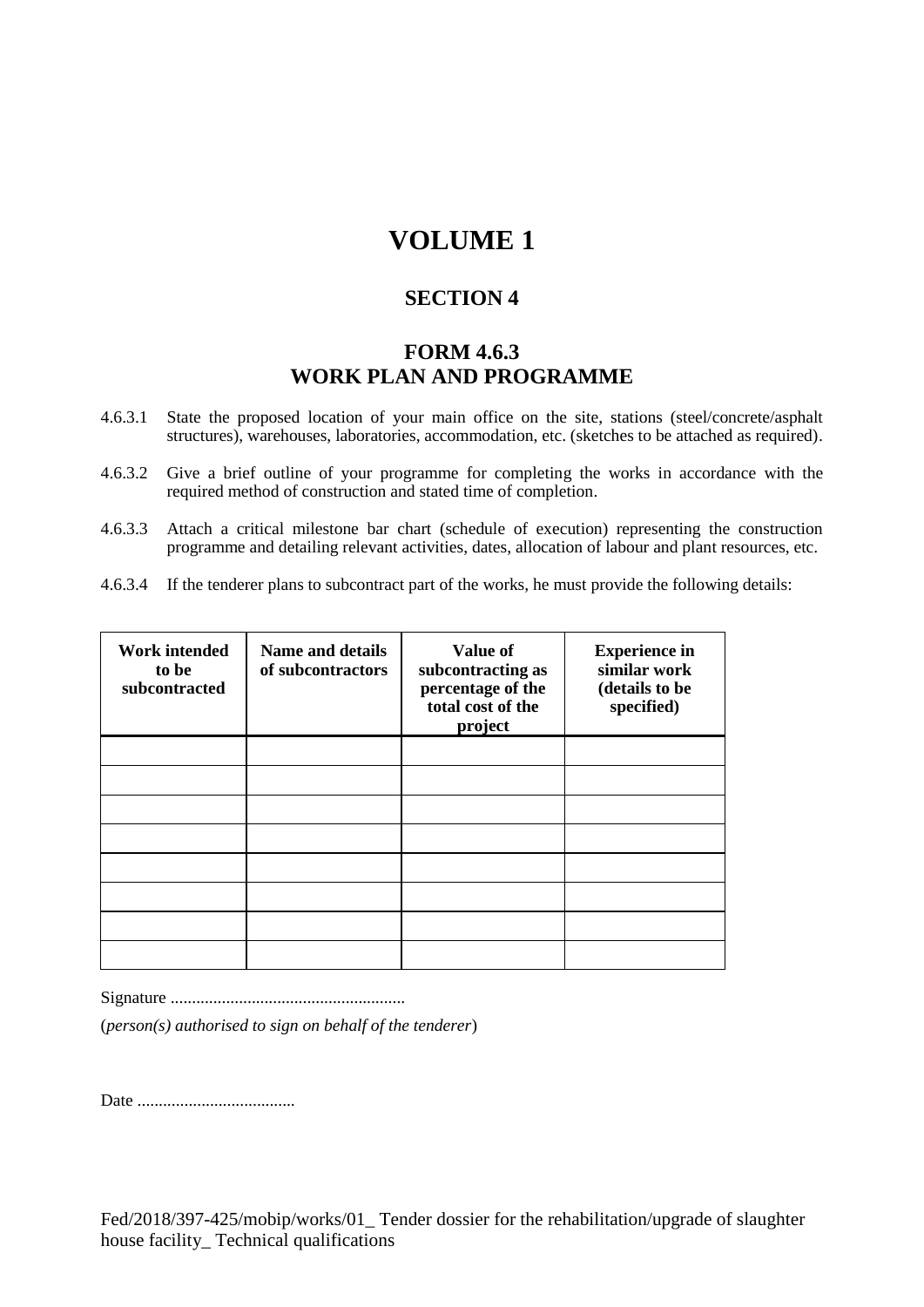#### **SECTION 4**

# **FORM 4.6.4 EXPERIENCE AS CONTRACTOR**

**4.6.4.1** List of contracts of similar nature and scale performed during the past  $\frac{1}{\sin(\theta)}$  years

| Name of<br>project/type<br>of works | <b>Total</b><br>value of<br>works the<br>contractor<br>was<br>responsible $e$ for <sup>2</sup> | <b>Period</b><br><b>of</b><br>contrac<br>t | <b>Start</b><br>date | Percentage<br>of works<br>completed | <b>Contractin</b><br>g authority<br>and place | <b>Prime</b><br>contractor<br>$(P)$ or<br>subcontra<br>ctor(S) | <b>Final</b><br>acceptance<br>issued?<br>- Yes<br>- Not yet<br>(current<br>contracts)<br>$-$ No |
|-------------------------------------|------------------------------------------------------------------------------------------------|--------------------------------------------|----------------------|-------------------------------------|-----------------------------------------------|----------------------------------------------------------------|-------------------------------------------------------------------------------------------------|
| A) In home<br>country               |                                                                                                |                                            |                      |                                     |                                               |                                                                |                                                                                                 |
|                                     |                                                                                                |                                            |                      |                                     |                                               |                                                                |                                                                                                 |
|                                     |                                                                                                |                                            |                      |                                     |                                               |                                                                |                                                                                                 |
|                                     |                                                                                                |                                            |                      |                                     |                                               |                                                                |                                                                                                 |
|                                     |                                                                                                |                                            |                      |                                     |                                               |                                                                |                                                                                                 |
|                                     |                                                                                                |                                            |                      |                                     |                                               |                                                                |                                                                                                 |
|                                     |                                                                                                |                                            |                      |                                     |                                               |                                                                |                                                                                                 |
|                                     |                                                                                                |                                            |                      |                                     |                                               |                                                                |                                                                                                 |
|                                     |                                                                                                |                                            |                      |                                     |                                               |                                                                |                                                                                                 |
|                                     |                                                                                                |                                            |                      |                                     |                                               |                                                                |                                                                                                 |
|                                     |                                                                                                |                                            |                      |                                     |                                               |                                                                |                                                                                                 |
|                                     |                                                                                                |                                            |                      |                                     |                                               |                                                                |                                                                                                 |
|                                     |                                                                                                |                                            |                      |                                     |                                               |                                                                |                                                                                                 |
|                                     |                                                                                                |                                            |                      |                                     |                                               |                                                                |                                                                                                 |
|                                     |                                                                                                |                                            |                      |                                     |                                               |                                                                |                                                                                                 |
|                                     |                                                                                                |                                            |                      |                                     |                                               |                                                                |                                                                                                 |
|                                     |                                                                                                |                                            |                      |                                     |                                               |                                                                |                                                                                                 |
|                                     |                                                                                                |                                            |                      |                                     |                                               |                                                                |                                                                                                 |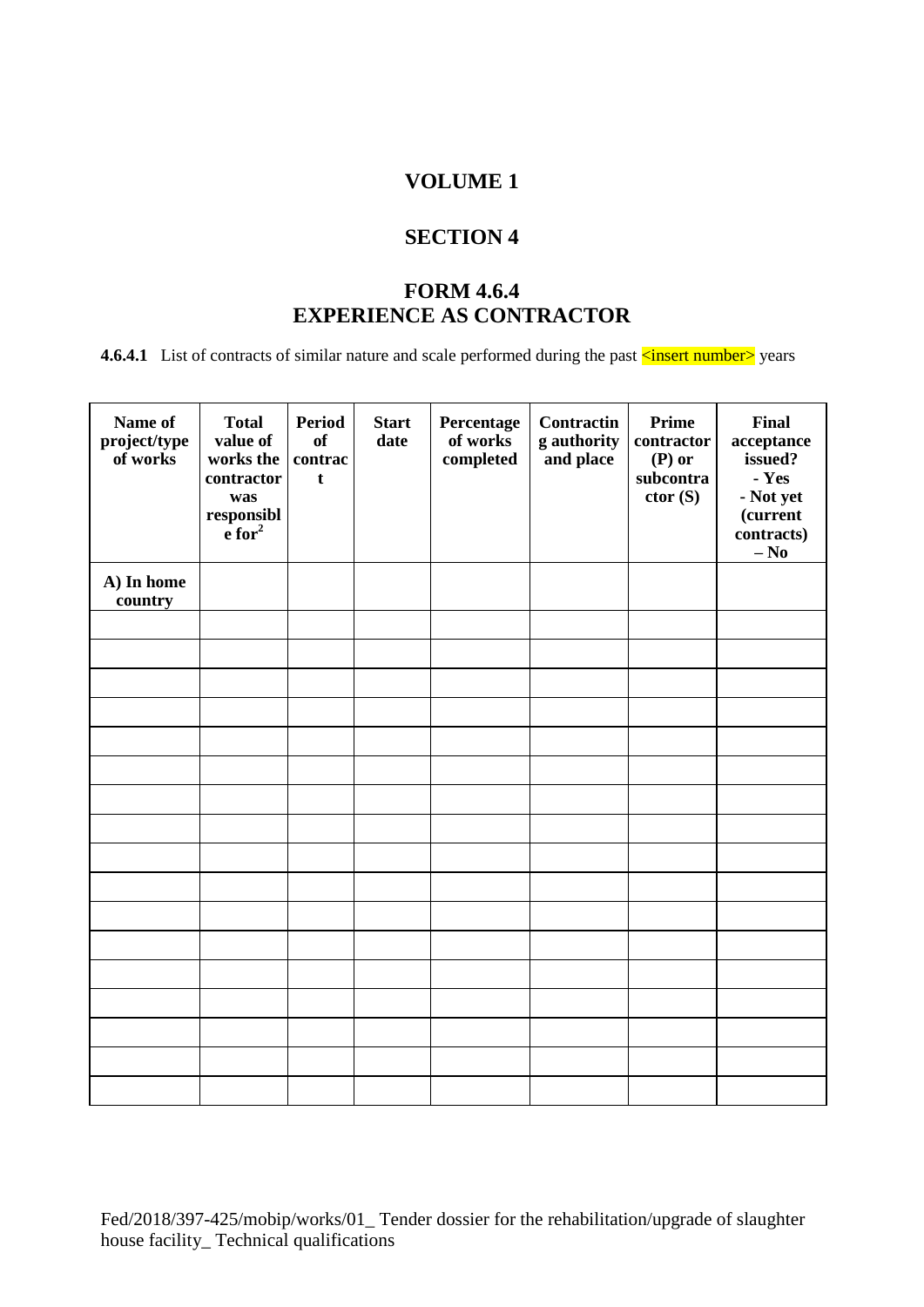| Name of<br>project/type<br>of works | <b>Total</b><br>value of<br>works the<br>contractor<br>was<br>responsibl<br>$\frac{1}{2}$ for <sup>3</sup> | <b>Period</b><br><b>of</b><br>contrac<br>t | <b>Start</b><br>date | Percentage<br>of works<br>completed | Contractin<br>g authority<br>and place | Prime<br>contractor<br>$(P)$ or<br>subcontra<br>ctor(S) | Final<br>acceptance<br>issued?<br>- Yes<br>- Not yet<br><i>(current</i><br>contracts)<br>$-$ No |
|-------------------------------------|------------------------------------------------------------------------------------------------------------|--------------------------------------------|----------------------|-------------------------------------|----------------------------------------|---------------------------------------------------------|-------------------------------------------------------------------------------------------------|
| <b>B</b> ) Abroad                   |                                                                                                            |                                            |                      |                                     |                                        |                                                         |                                                                                                 |
|                                     |                                                                                                            |                                            |                      |                                     |                                        |                                                         |                                                                                                 |
|                                     |                                                                                                            |                                            |                      |                                     |                                        |                                                         |                                                                                                 |
|                                     |                                                                                                            |                                            |                      |                                     |                                        |                                                         |                                                                                                 |
|                                     |                                                                                                            |                                            |                      |                                     |                                        |                                                         |                                                                                                 |
|                                     |                                                                                                            |                                            |                      |                                     |                                        |                                                         |                                                                                                 |
|                                     |                                                                                                            |                                            |                      |                                     |                                        |                                                         |                                                                                                 |
|                                     |                                                                                                            |                                            |                      |                                     |                                        |                                                         |                                                                                                 |
|                                     |                                                                                                            |                                            |                      |                                     |                                        |                                                         |                                                                                                 |

**4.6.4.2<sup>4</sup>** Please attach here available references and certificates from the relevant contracting authorities

Signature .......................................................................................

(*person(s) authorised to sign on behalf of the tenderer*)

Date ...................

 $\overline{a}$ 

 $3$  Amounts actually paid, without the effect of inflation.<br>
<sup>4</sup> Please see point 4 in Instructions to Tenders if documentary evidence/proof is needed.

Fed/2018/397-425/mobip/works/01\_ Tender dossier for the rehabilitation/upgrade of slaughter house facility\_ Technical qualifications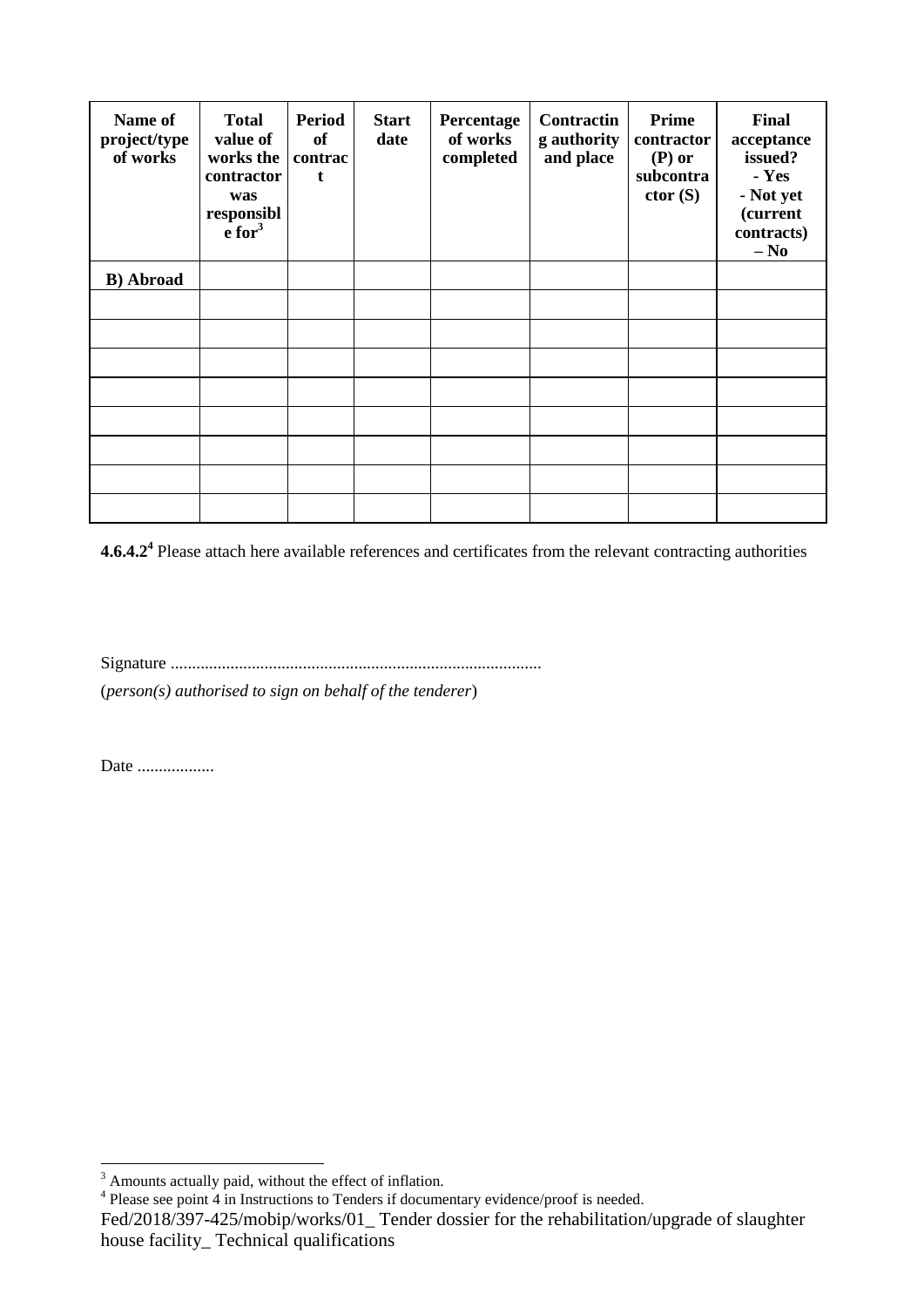# **SECTION 4**

# **FORM 4.6.5** DATA ON JOINT VENTURES

| 4.6.5.2<br>Agency in the state of the contracting authority, if any (for joint<br>4.6.5.3<br>ventures/consortia with a foreign lead member) |  |
|---------------------------------------------------------------------------------------------------------------------------------------------|--|
|                                                                                                                                             |  |
|                                                                                                                                             |  |
|                                                                                                                                             |  |
|                                                                                                                                             |  |
|                                                                                                                                             |  |
|                                                                                                                                             |  |
|                                                                                                                                             |  |
|                                                                                                                                             |  |
|                                                                                                                                             |  |
|                                                                                                                                             |  |
|                                                                                                                                             |  |
| Names of members<br>4.6.5.4                                                                                                                 |  |
| i)                                                                                                                                          |  |
| $\mathbf{ii}$                                                                                                                               |  |
| $\overline{\text{iii}}$                                                                                                                     |  |
|                                                                                                                                             |  |
| 4.6.5.5<br>Name of lead member                                                                                                              |  |
|                                                                                                                                             |  |
|                                                                                                                                             |  |
| 4.6.5.6<br>Agreement governing the formation of the joint venture/consortium                                                                |  |
| i)                                                                                                                                          |  |
| $\rm ii)$                                                                                                                                   |  |
|                                                                                                                                             |  |
| Enclosure — joint venture/consortium agreement<br>$\overline{111}$                                                                          |  |
| 4.6.5.7<br>Proposed division of responsibilities between members (in %) with an<br>indication of the type of work to be performed by each   |  |
|                                                                                                                                             |  |
|                                                                                                                                             |  |
|                                                                                                                                             |  |
|                                                                                                                                             |  |
|                                                                                                                                             |  |
|                                                                                                                                             |  |
|                                                                                                                                             |  |
|                                                                                                                                             |  |
| Signature:                                                                                                                                  |  |

 $(person(s)$  authorised to sign on behalf of the tenderer)

Date: ....................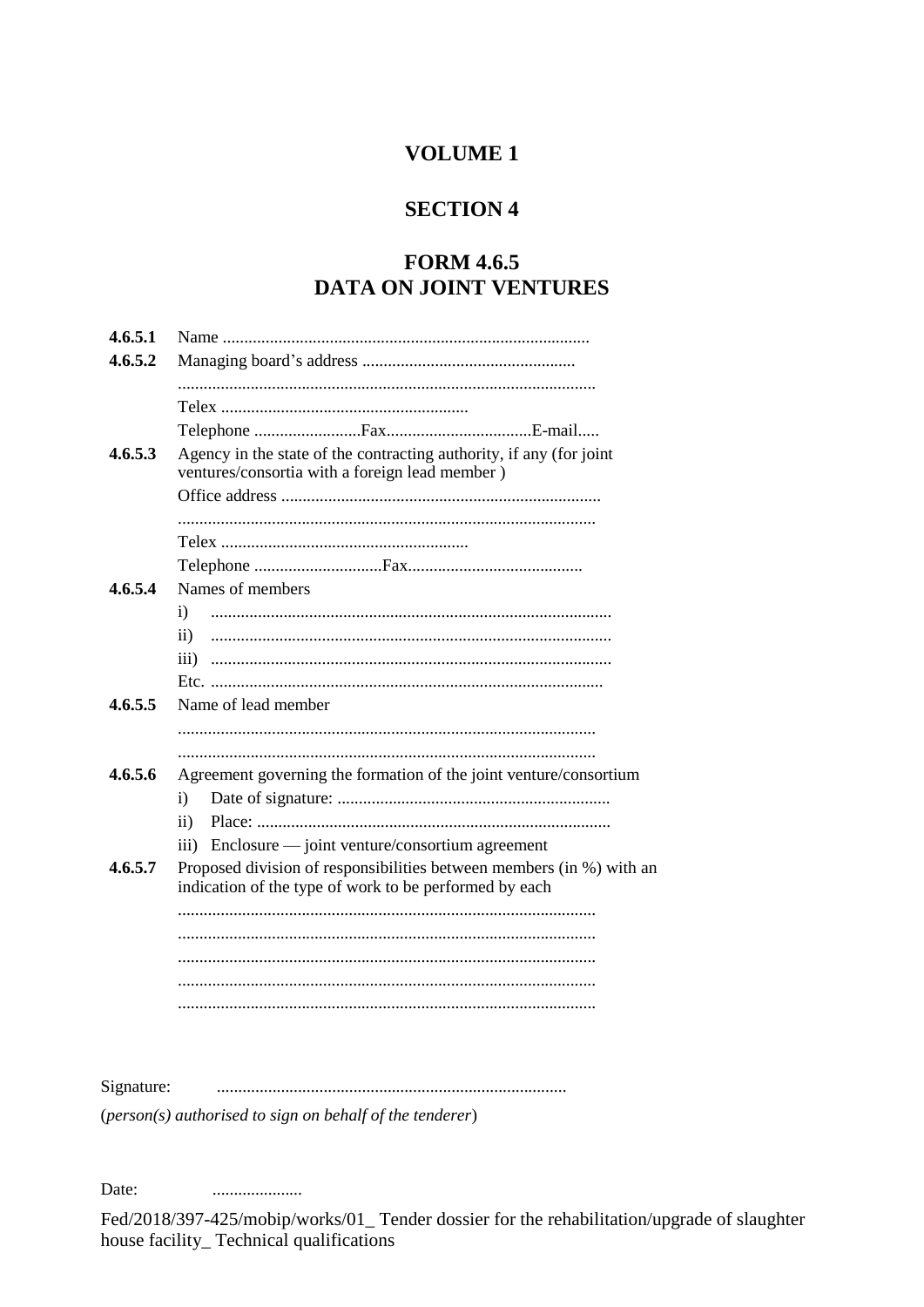# **SECTION 4**

# **FORM 4.6.6 LITIGATION HISTORY**

Please provide information on any history of litigation or arbitration resulting from contracts executed, whether as main contractor or as consortium-member, during the last <u><insert number</u>> years or currently under execution.

A separate sheet should be used for each partner of a joint venture/consortium.

| Year | <b>Ruling FOR or</b><br><b>AGAINST tenderer</b> | Name of client, cause of<br>litigation, and matter in<br>dispute | <b>Disputed amount</b><br>(current value in euro<br>or NC) |
|------|-------------------------------------------------|------------------------------------------------------------------|------------------------------------------------------------|
|      |                                                 |                                                                  |                                                            |
|      |                                                 |                                                                  |                                                            |
|      |                                                 |                                                                  |                                                            |
|      |                                                 |                                                                  |                                                            |
|      |                                                 |                                                                  |                                                            |

Signature ......................................................................................

(*person(s) authorised to sign on behalf of the tenderer*)

Date ...................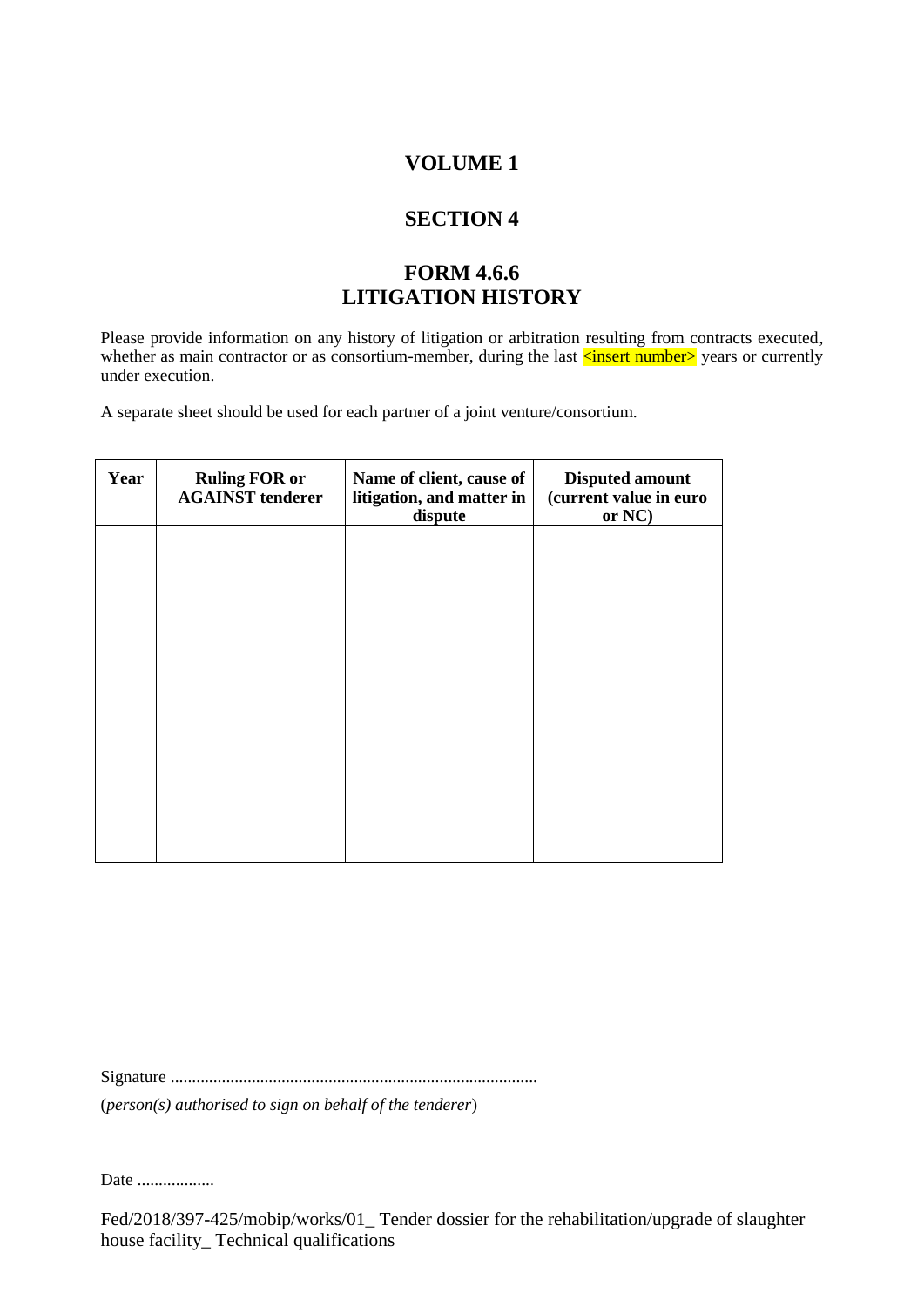#### **SECTION 4**

# **FORM 4.6.7 QUALITY ASSURANCE SYSTEM(S)**

Please provide details of the quality assurance system(s) you propose using to ensure successful completion of the works.

Signature .................................................

(*person(s) authorised to sign on behalf of the tenderer*)

Date ...................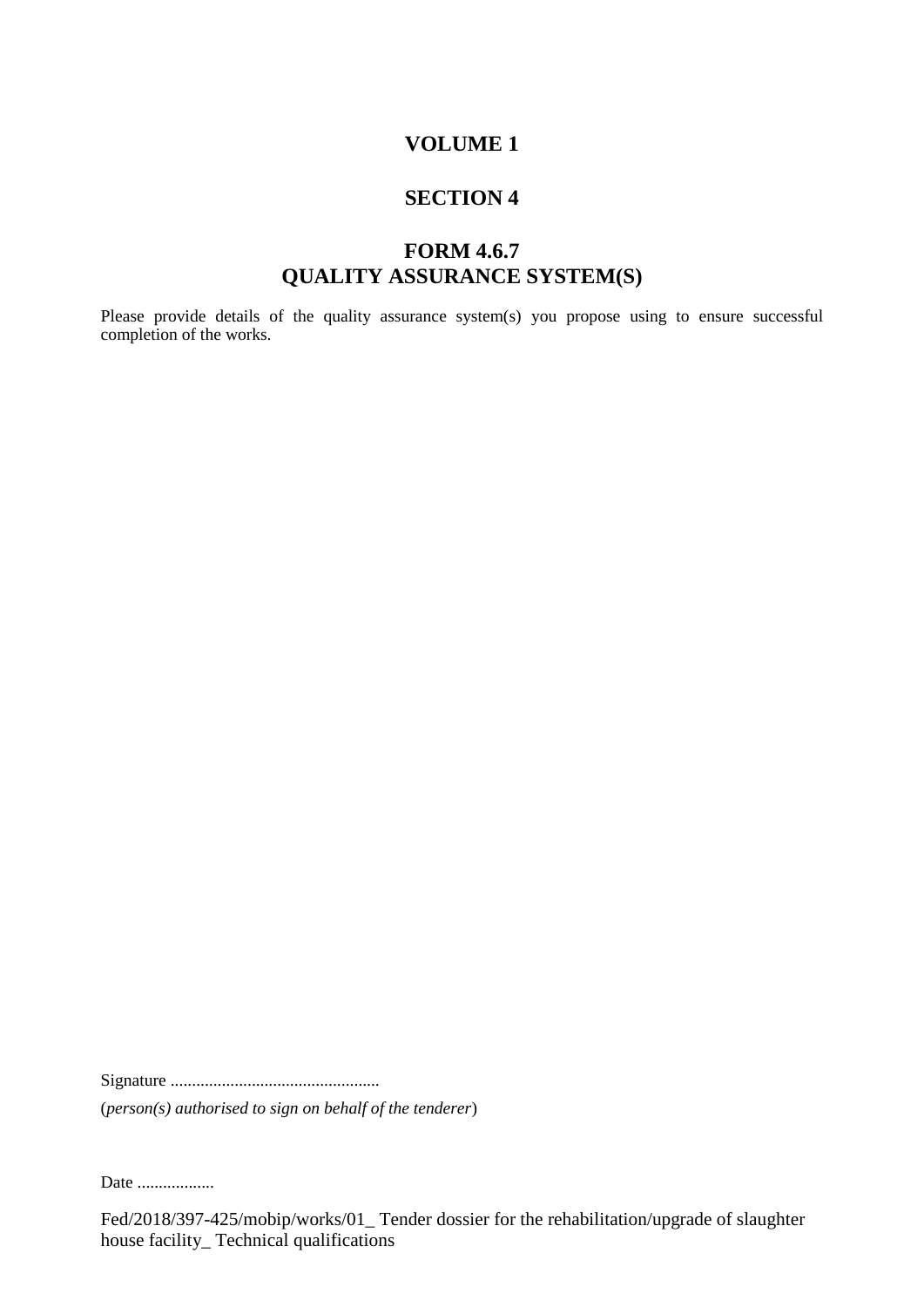#### **SECTION 4**

# **FORM 4.6.8 ACCOMMODATION FOR THE SUPERVISOR**

Please attach sketches and data detailing the accommodation and facilities intended to be provided by the tenderer under the relevant items in the bill of quantities/breakdown of the overall price.

Signature .................................................

(*person(s) authorised to sign on behalf of the tenderer*)

Date ..................